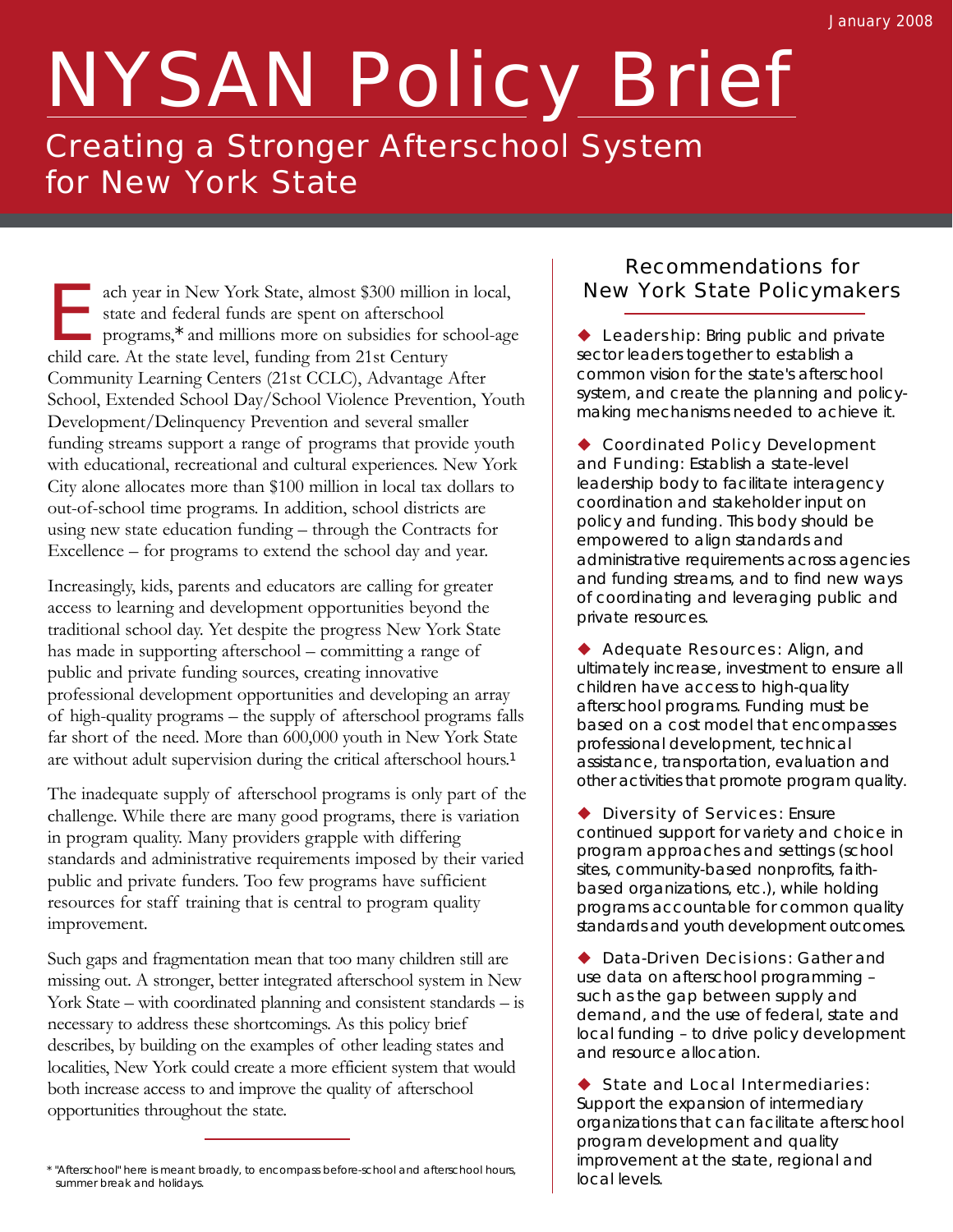#### The Findings: Coordination Increases Access, Quality and Accountability

A look at what is happening around the nation is instructive for New York State. In response to growing public demand for afterschool programs – and in light of new research on child and adolescent brain development and the advantages of afterschool participation – many states and localities have increased investment in afterschool system-building.

Four of the most prominent examples – California, Illinois, Washington State and New York City – are profiled in this policy brief. While the details of each approach to system-building differ, there are several commonalities that should guide efforts in New York State:

**Leadership of top officials.** The impetus to establish a vision and a course for change on afterschool often comes from a top policymaker – such as a governor, mayor, state-level cabinet member or legislative leader – who can influence action across a range of departments, programs and stakeholders.

 A structure for coordinating planning, policy development, funding and administration at the state level. Successful coordinating entities appear to share the following features:

- A single organization or partnership empowered to set afterschool policy across multiple agencies and to blend or better align funding streams
- A multi-year state afterschool plan developed with extensive stakeholder input and encompassing the full range of strategies and resources needed to produce high-quality programs
- Use of data and research to drive decisions regarding program models, resource allocation and accountability standards

◆ Linkages between afterschool and the traditional school day. For school-site as well as community-based afterschool providers, mechanisms are created at the policy and staff levels to encourage cooperation between afterschool and school-day programming.

#### $\blacklozenge$  Intermediaries that convene stakeholders and support ongoing quality improvement.

Afterschool intermediaries that operate outside of government agencies bring valuable capacity-building skills and long-term continuity to system-building efforts.

#### California: Expanding Access and Accountability

California has the largest publicly funded afterschool system in the nation. Showing the broad public support for expanding access to afterschool, California voters in 2002 approved Proposition 49, a statewide ballot initiative that mandated a fourfold increase in state funding for afterschool programs serving elementary and middle school students.

Under Prop 49, \$550 million from California's general fund is set aside each year for K-9 afterschool programs. These funds are administered by the California Department of Education (CDE) through its After School Education and Safety (ASES) Program. ASES provides direct grants, with a local matching requirement, to just over one-half of California's public and charter schools serving elementary or middle school students.

◆ Alignment of State and Federal Funding **Streams:** Prop 49 meant that, through ASES, there would be much greater funding for afterschool programs. Accordingly, the state legislature transitioned 21st CCLC programs serving K-9 students to ASES, while allocating 50% of California's 21st CCLC funds for programs at high schools (up from 6%).

#### ◆ Research-Based Accountability Standards:

To track program impact and provide a basis for grant renewals, CDE requires ASES-funded programs to submit data on indicators that research shows are associated with young people's academic and personal success. ASES grantees must report on participants' afterschool program attendance and school-day attendance, as well as on student outcomes. For the student-outcome indicators, ASES grantees have the option of using standardized test scores, but may also use data on participants' positive behavioral change, homework completion rates, skill development or other measures identified by CDE. This broader accountability framework was the result of a hard-fought victory by youth advocates.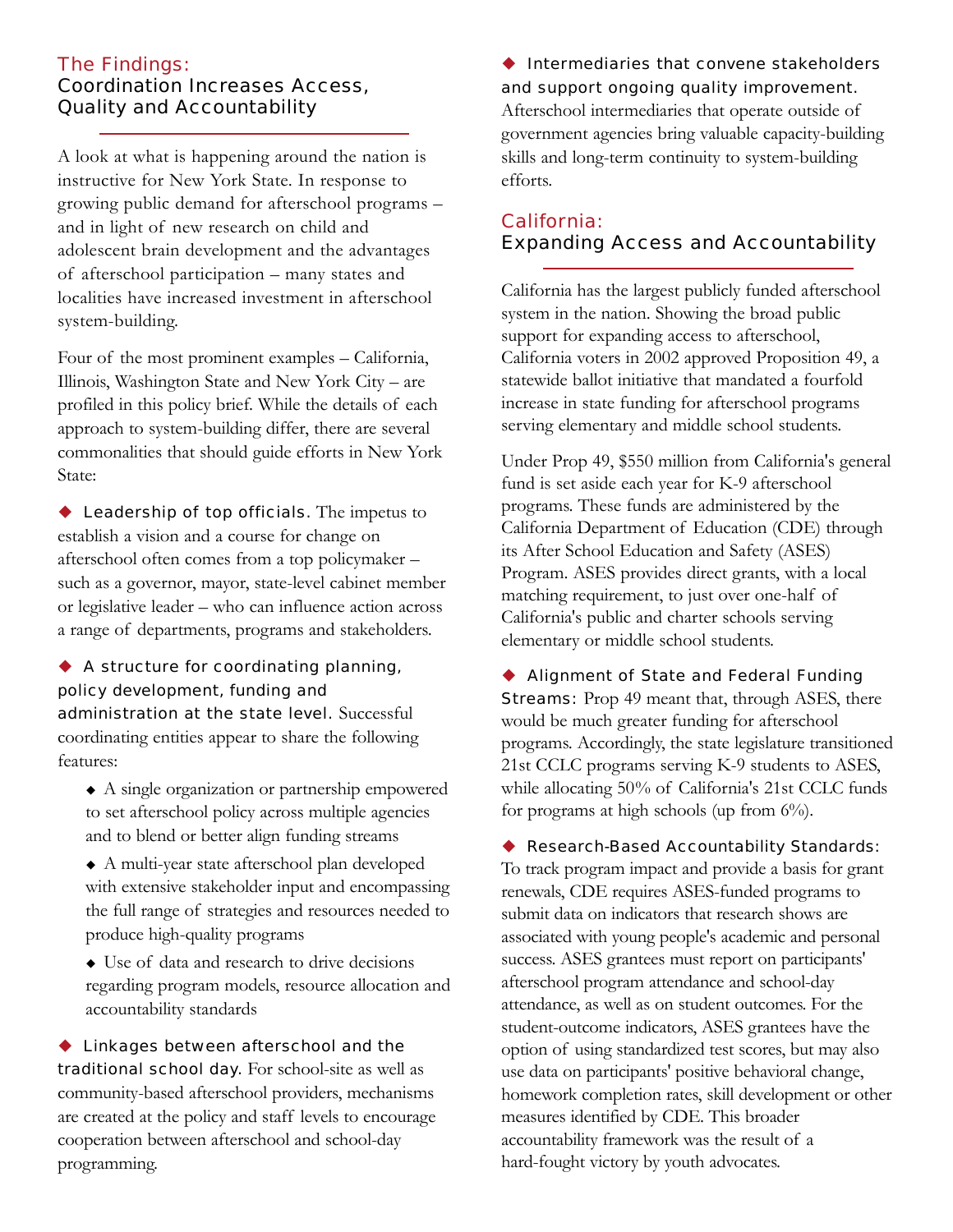#### Illinois: Cross-Agency Collaboration and Data-Driven Planning

Illinois' afterschool system features a formal structure by which the state's education and human services departments, along with community stakeholders, work together on planning, policy development, funding and provider support. As a result, Illinois can direct resources more efficiently and equitably, laying the groundwork for a 10-year expansion plan for the state's afterschool system.

◆ Legislative Mandate for Interagency Collaboration: In 2003, the state legislature established the Illinois After-School Partnership to promote ongoing system-building guided by the recommendations of a state-commissioned task force. The Partnership is co-chaired and jointly funded by the Illinois State Board of Education and the Illinois Department of Human Services (with additional major funding from the Charles Stewart Mott Foundation), yet is housed and staffed outside these two agencies, at the nonprofit Illinois Center for Violence Prevention. The Partnership helps coordinate grants, training and technical assistance across the state's major afterschool funding streams, and encourages interagency collaboration in allocating new afterschool funds, such as those resulting from legislative earmarks.

◆ Data-Driven Planning for Public Investment in Afterschool: The Illinois After-School Partnership is nearing completion of a study of public investment in afterschool in the state as well as of the gap between supply and demand. The study, to be presented to the state legislature in 2008, will recommend funding for a 10-year expansion plan to provide high-quality afterschool programs for all Illinois youth who need them.

#### Washington State: Statewide Planning and Capacity-Building that Link Multiple Systems

Washington State is distinct in developing a planning and capacity-building system that engages rural as well as urban/suburban areas and builds on the quality-improvement activities of other youth-serving systems. School's Out Washington – a nonprofit intermediary established in 1987 and supported by public funds, foundation grants and program revenue – has played a critical role in system-building in the state.

◆ A Comprehensive Statewide Plan for **Afterschool:** In 2004, School's Out Washington was designated by the Office of the Superintendent of Public Instruction – the lead state agency for K-12 education – to facilitate a statewide planning process. The result was *Afterschool in Washington: A Smart, Strategic Investment*. This plan has guided system-building efforts and helped lay the groundwork for the creation of Washington's first dedicated state funding stream for afterschool.

#### ◆ Regional Intermediaries to Support Capacity-Building and Link Systems:

Washington State ensures that capacity-building is not limited to the main population areas (i.e., the Seattle-Tacoma-Olympia corridor). Funded with a portion of the state's Child Care and Development Block Grant, the Washington Regional Afterschool Project (WRAP) is a network of six organizations offering professional development activities and coordinating planning for afterschool in each region of the state. Currently, WRAP partners are working with 60 programs statewide to implement a new quality assessment tool that has been designed to align with the five-star quality rating system for early learning being developed by the state. WRAP is administered by School's Out Washington through a \$750,000 annual contract with the state.

#### New York City:

#### Local Coordination of Funding and Program Support

New York City demonstrates the impact of a locality's ability to blend funding to build a cohesive support and accountability system for afterschool. Launched in 2003, the city's Out-of-School Time (OST) Initiative is the largest municipally funded afterschool program in the country. In FY08, OST's \$109 million budget supports over 640 programs serving more than 80,000 young people, with the budget set to increase to \$121 million for FY09. Intended as a sustainable revenue source for providers, OST funding is included in the City's five-year financial plan.

The OST Initiative is overseen by the City's Department of Youth and Community Development (DYCD), which works to align OST resources and standards with other DYCD youth programs as well as with those of other city agencies, such as the New York City Housing Authority and the Department of